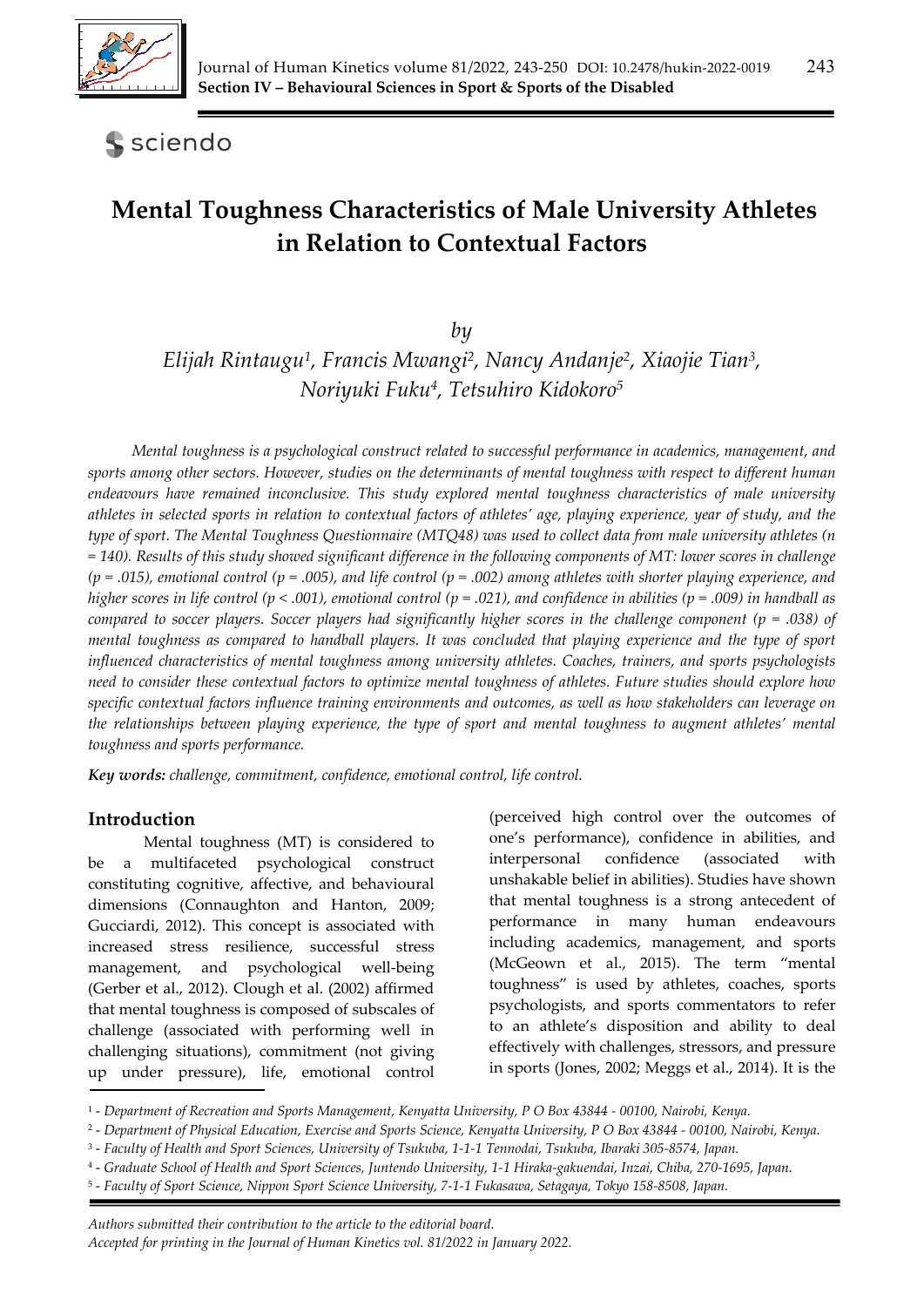ability to consistently perform towards the upper range of talent and skill regardless of competitive circumstances (Loehr, 1995). Furthermore, mental toughness has been defined as having the natural or developed psychological edge that enables an athlete to generally cope better with many demands of sports, such as stiff competition, hard training, and a strict lifestyle (Gould et al., 2002; Jones, 2002).

The existing studies have suggested that mentally tough athletes are characterized by selfbelief, self-esteem, desire, motivation, willpower, control, courage, focus and concentration, determination, commitment, consistency, high levels of optimism, and confidence (Connaughton & Hanton, 2009; Gucciardi, 2012; Jones, 2002). Therefore, mental toughness is a desirable characteristic among athletes as they need to undergo hard training and face tough competition. Scholars have affirmed that mental toughness is one of the most important psychological characteristics related to successful outcomes in elite sport (McGeown et al., 2015). Previous studies have also shown that mental toughness varies based on the athletes' age, gender, the type of sport, and playing experience (Connaughton et al., 2010; Cowden and Meyer-Weitz, 2016; Gerber et al., 2012; Thelwell et al., 2005). Mental toughness is also related to other psychological constructs like self-concept, mental imagery, and team cohesion, which are important with respect to positive outcomes in the sports field (Clough et al., 2002; Crust et al., 2014; Levy et al., 2006; Meggs et al., 2014).

With regard to gender, studies have found that male athletes score significantly higher than female athletes on mental toughness, confidence, and control (Crust et al., 2014; Gerber et al., 2012; Nicholls et al., 2009). This is attributed to the fact that male athletes are more confident in their athletic (physical) abilities than females (Todd and Kent, 2003). Other scholars have attributed these differences to the process of socialization (Nicholls et al., 2009) or to the differences in perception and cognition that affect selected mental toughness components. It has also been argued that male athletes are predisposed to have more mental toughness due to the presence of higher levels of testosterone which may dominate over cortisol (stress hormone), leading to increased feelings of power and tolerance for

risk, which may enable them to perform well under pressure (Carney et al., 2010). On the other hand, other studies have shown that male and female athletes do not differ in mental toughness scores or selected mental toughness components. Some studies based on potentially large male and female sampling variances suggest the absence of differences in this domain (Crust and Swann, 2013).

The existing studies have not been consistent regarding whether the age of athletes has an impact on their mental toughness. On the one hand, Cowden and Meyer-Weitz (2016) found significant differences in mental toughness based on age and length of participation in tennis among South African tennis players. Older age groups and athletes with longer playing experience tended to report higher levels of total mental toughness, constancy, and control as compared to those of younger age groups and less experienced athletes. Connaughton et al. (2010) opined that mental toughness developed over time through a series of early, middle, later, and maintenance years. Nicholls et al. (2009) also suggested that levels of mental toughness increased with age. On the other hand, Crust and Keegan (2010) reported that mental toughness was not associated with age and that only scores of selected components such as emotional control were significantly correlated with age. Gould et al. (2002) found that mental toughness of elite athletes developed over long periods of time and was influenced by a wide range of individuals such as teachers, parents, and coaches. The environment has also been said to play an important role in the development of the attributes related to mental toughness. Motivational climate, parental influence, upbringing, and exposure to tough (competitive) environments are important ingredients in the development of mental toughness (Bull et al., 2005; Thelwell et al., (2005). Thelwell et al. (2005) found that elite soccer players believed varying environments and experiences during their formative years contributed to their development of mental toughness.

Findings related to the relationship between playing experience and mental toughness vary. The contentious point is whether mental toughness is fostered through increased levels of competitive sport involvement or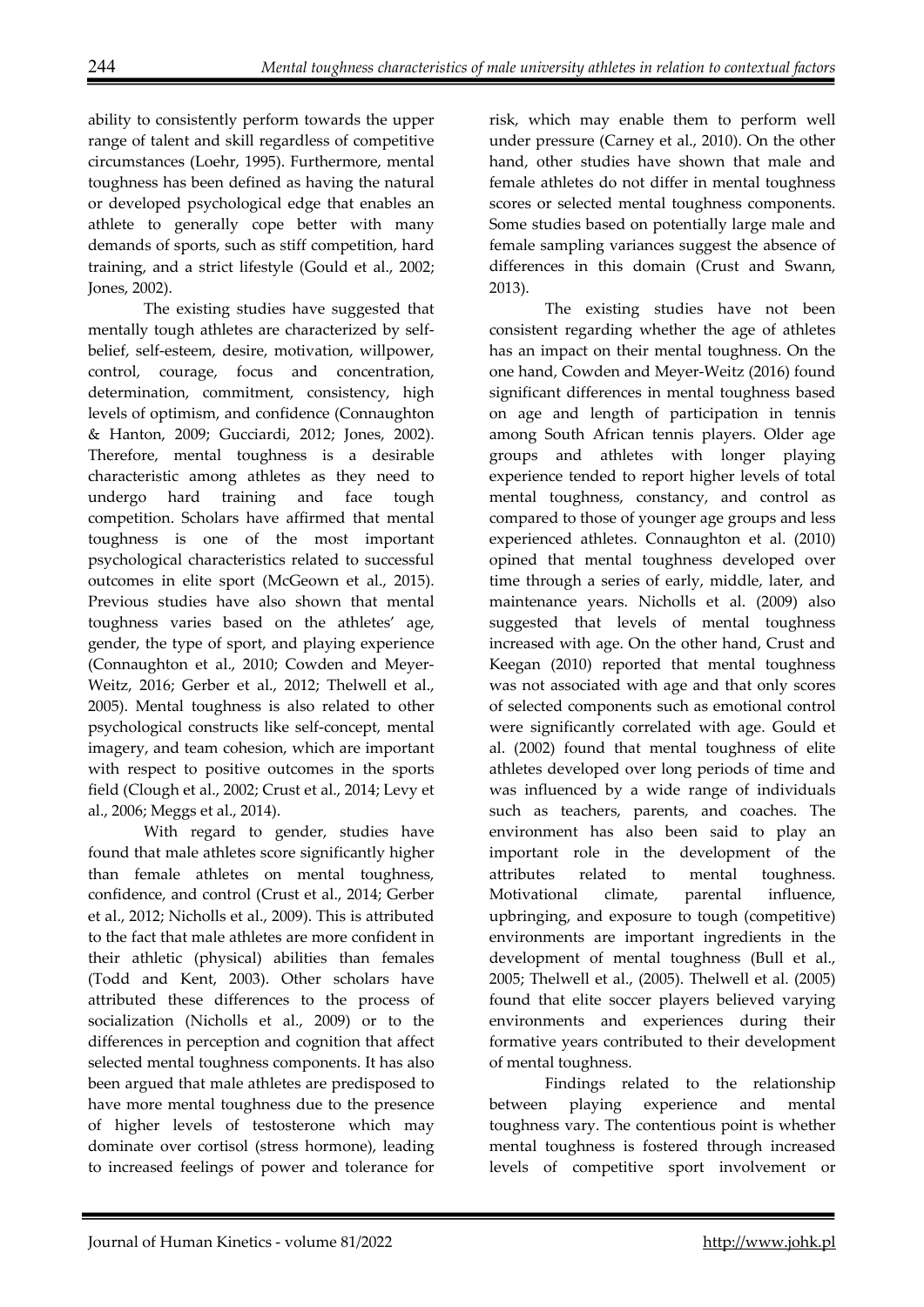whether mentally tough individuals are simply more inclined to attain sporting excellence. Nicholls et al. (2009) found that levels of total mental toughness increased with increasing sport playing experience, such that athletes competing at higher levels might exhibit superior mental toughness. Gould et al. (2002) studied psychological characteristics of Olympic champions and identified mental toughness as a significant contributor to sports performance enhancement.

 Jones (2002) asserted that, while athletes possibly possessed inherited characteristics which related to "natural" mental toughness, it was also possible for athletes to develop mental toughness through learning new skills. As different sports require different psychological preparation and attributes, Asamoah (2013) examined the role of mental toughness, psychological skills, and team cohesion in soccer performance among male players and found no significant differences in any of the mental toughness and psychological skill scores between successful and less successful teams. Kuan and Roy (2007) found significant differences in self-confidence and negative energy control scores among Wushu athletes.

Regarding other psychological constructs, mental toughness has been significantly correlated with positive self-concept (Meggs et al., 2014), self-talk, emotional control and relaxation strategies (Crust and Azadi, 2010), imagery use, and cognitive planning tasks (Clough et al., 2002), as well as academic grades and progress (Crust et al., 2014). Levy et al. (2006) reported that athletes who were more mentally tough perceived their injury to be less severe and were also less susceptible to further injury than athletes with lesser mental toughness. They concluded that individuals with higher mental toughness were better able to cope with pain during rehabilitation.

It is apparent from the above mentioned studies that the development of mental toughness is likely to be influenced by environmental, cultural, and contextual factors. With most of the studies conducted in Western and developed countries, there was a need to explore the status and factors affecting athletes' mental toughness in different settings. Thus, the purpose of this study was to evaluate mental toughness of university athletes participating in national university sports championships in Kenya. It was hypothesized

that mental toughness would not differ significantly based on the type of sport, age, and playing experience. Findings of this study may be useful to stakeholders in the sports fraternity such as university student-athletes, coaches, trainers, and university administrators.

## **Methods**

### *Research design, study setting, and sampling of participants*

A descriptive survey design was used in this study. The target population was studentathletes competing in university national sports championships. Data were collected from male university student-athletes who were participating in a national inter-university sports championship organized by the Kenya University Sports Association. Stratified random sampling procedures were employed to select participants for this study from among 350 male soccer and handball players. A total of 140 sampled participants (handball;  $n = 57$ , 40.71% and soccer;  $n = 83$ , 59.29%) took part in the study. The two sports were selected as they were the most popular team sports among the study population. *Data collection procedures, instruments, and analyses* 

Authority to conduct the study was sought from the host university and the relevant sports governing body. Student-athletes were informed about the study objectives. They were also informed that their participation in the study was voluntary and that they could withdraw from the study at any time with no consequences. Informed consent forms were signed by those who agreed to participate in the study. Questionnaires were administered to the studentathletes immediately after their league matches. The targeted sample size was 184 (from a population of 350 male soccer and handball players, 95% confidence interval, and 5% margin of error) (Qualtrics, 2020). However, only 140 student-athletes' questionnaires were processed. This was a return rate of 76.10%, which was considered acceptable for the study.

Data collection involved the use of a questionnaire which consisted of two sections; Section A sought the athletes' demographic information such as age, the type of sport, year of study, and playing experience. Section B consisted of the Mental Toughness Questionnaire (MTQ48)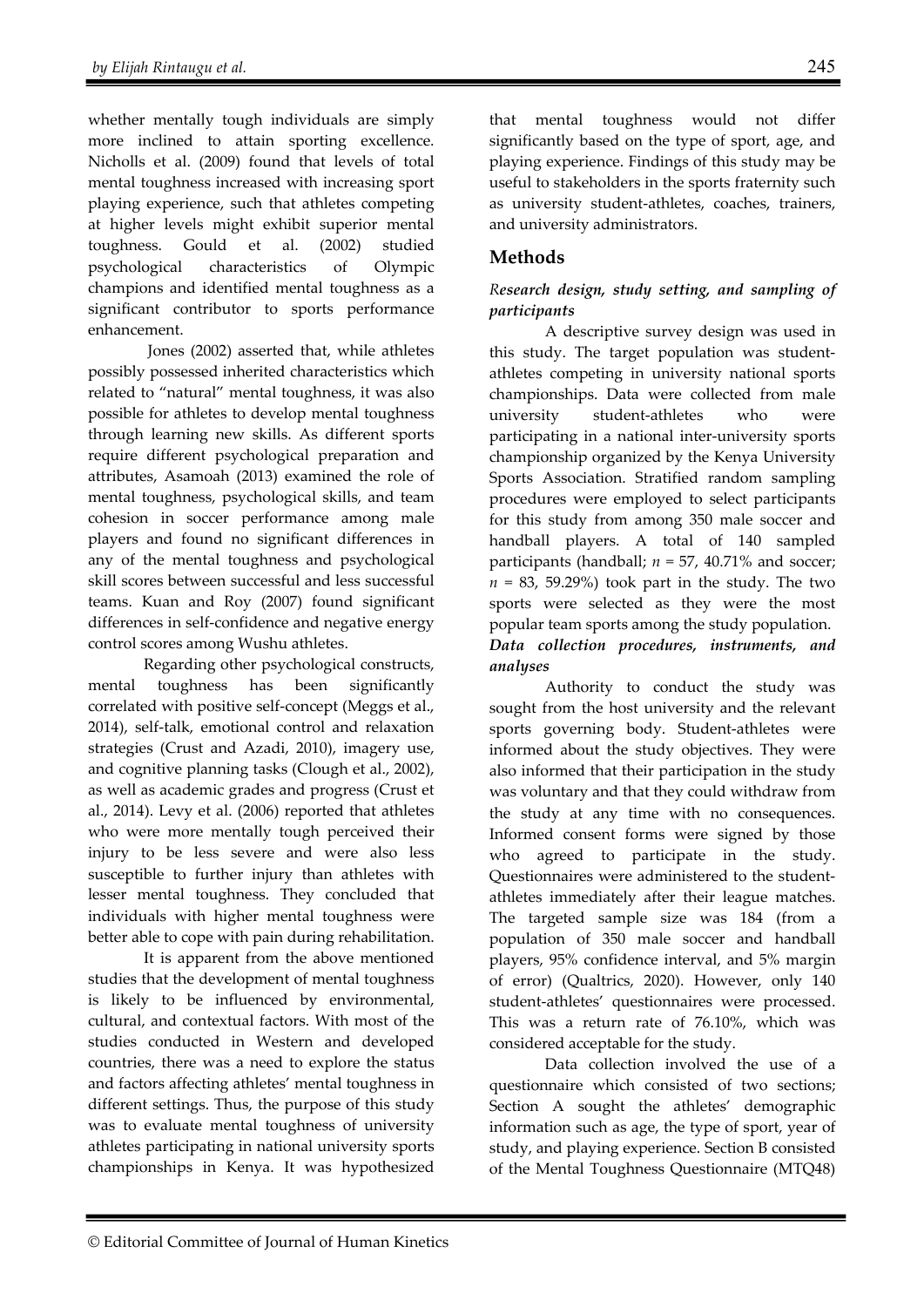which included 48 items to assess athletes' mental toughness (Clough et al., 2015). The MTQ48 has six subscales, comprising challenge (8 items), commitment (11 items), emotional control (7 items), life control (7 items), confidence in abilities (9 items), and interpersonal confidence (6 items). The 48 items were rated by participants on a 5 point Likert scale ranging from 1 (strongly disagree) to 5 (strongly agree). The MTQ48 has high overall test-retest reliability ranging from 0.80 to 0.90 as reported in previous studies by Clough et al. (2002), Crust and Clough (2005), and as corroborated by Middleton et al. (2004). The 5 point Likert scale data were transformed to linear Percentage of Maximum Possible (POMP) scores as recommended by Cohen et al. (1999).

Data were coded and analysed with statistical package for social sciences (SPSS) Version 20 software. The Shapiro-Wilk test of normality was used to examine the distribution of dependent variables' data. The results indicated that most of the variables' (with the exception of commitment and life control) data were significantly different from a normal distribution  $(p \lt 0.05)$ . This informed the choice of nonparametric statistical tools for data analyses. Descriptive scores of frequencies, percentages, and means and medians were used to present summarized information, while the Mann-Whitney U test and the Kruskal-Wallis test were used to compare data sets across independent variables.

# **Results**

The analysis of participants' demographic data showed that 4.28% of participants were aged between 16 and 18 years (*n* = 6), 47.1% between 19 and 21 years (*n* = 66), 37.1% between 22 and 24 years ( $n = 52$ ), and 10.7% were older than 24 years (*n* = 15). Regarding the year of study, the largest portion of the university student-athletes was in their third year of study ( $n = 50$ ; 35.7%), followed by participants in the second year of study (*n* = 45; 32.1%). The number of participants in the first year and fourth year of study followed in decreasing order (with  $n = 26$ , 18.6% and  $n = 17$ , 12.1%, respectively). Athletes involved in the study practiced handball (*n* = 57; 40.71%) and soccer ( $n = 83$ ; 59.29%). With regard to athletes' playing experience in the university team, the majority of participants had played for the

university team for two years  $(n = 52; 37.1\%)$ followed by those who had played for three years  $(n = 46; 32.9\%)$ . The means, standard deviations, and median statistics regarding the athletes' scores on different components of mental toughness are presented in Table 1. The results show that athletes' mean scores regarding different components of mental toughness were highest in the challenge component followed by the mean scores for commitment, emotional control, interpersonal confidence, confidence in abilities, and life control in decreasing order.

The correlational analyses of the scores from the various components/subscales of mental toughness showed significant correlations for most combinations of the component pairs, as shown in Table 2. Life control and confidence in abilities had a significant correlation with all the other components at  $p < .001$ , except the challenge component which did not show a significant correlation with any of the other components. Emotional control had significant correlations with commitment, life control, and confidence in abilities at  $p < .001$  as well as with interpersonal confidence at *p* < .05. Commitment recorded a significant correlation with emotional control, life control, and confidence in abilities at  $p < .001$ . Interpersonal confidence showed significant correlations with life control and confidence in abilities at  $p < .001$ , as well as with emotional control at  $p < .05$ .

This study aimed to establish whether mental toughness differed significantly based on athletes' age, the type of sport, and playing experience. Comparisons of scores from the different components of mental toughness across athletes' age groups conducted using the Kruskal-Wallis test showed no significant differences (*p* > .05). Comparisons between mean scores of soccer and handball athletes' mental toughness components/subscales performed using the Mann-Whitney U test are shown in Table 3. In this regard, the results showed that handball players had significantly higher mean scores than soccer players in the components of life control  $(p < .001)$ , confidence in abilities  $(p = .009)$ , and emotional control ( $p = .021$ ). However, soccer players had significantly higher mean scores than handball players in the challenge  $(p = .038)$  component. The scores of the commitment component did not differ significantly between athletes of the two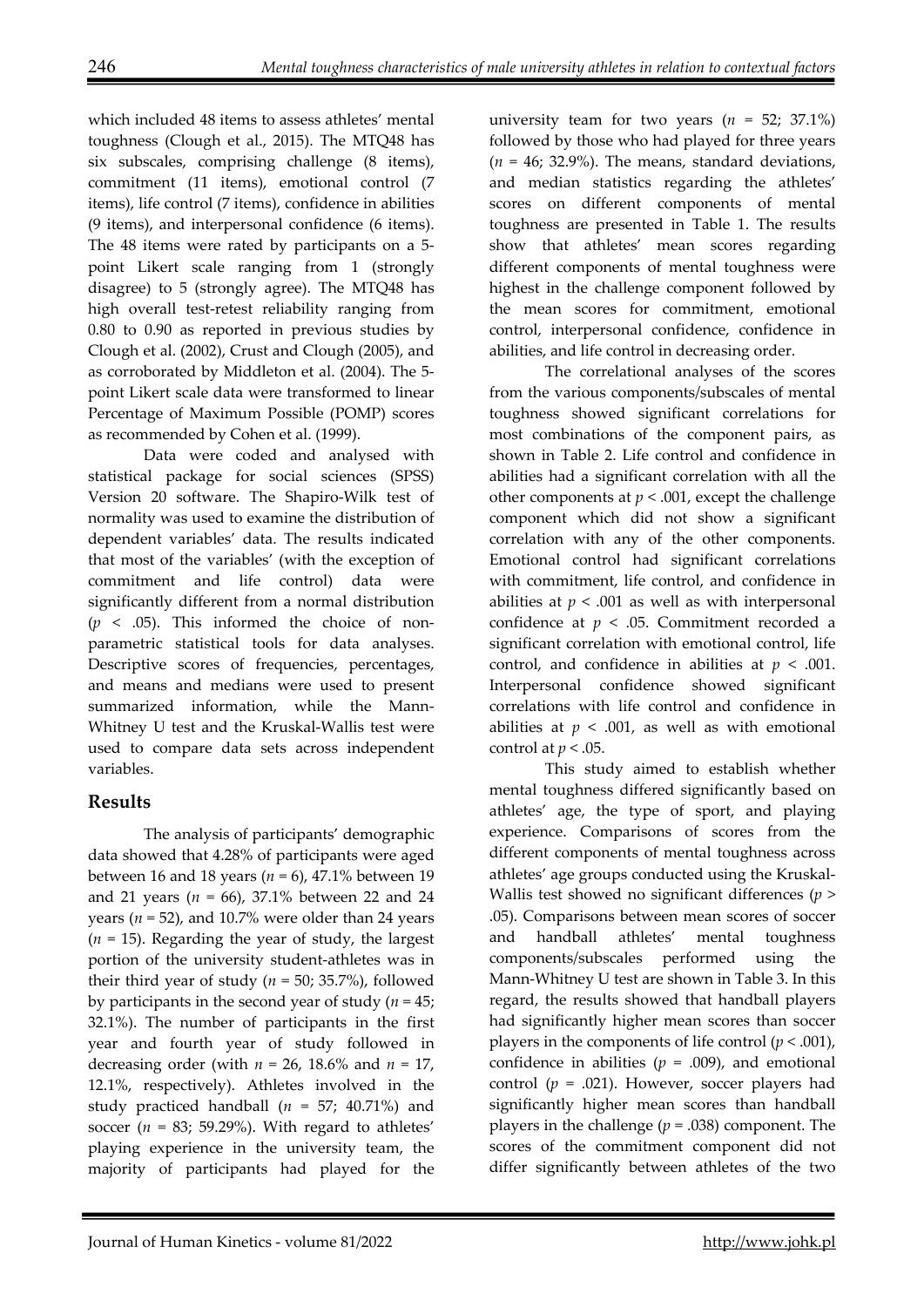sports.

Comparisons of different components of mental toughness across the year of study using the Kruskal-Wallis test showed a significant difference in life control with a test statistic value of 13.409, *p* = .020 (two-tailed). However, post-hoc tests performed using the Dunn's test showed no significant difference. The pairwise comparison indicated that athletes in the first year of study recorded lower mean ranks for this component of mental toughness. Table 4 shows comparisons of the different components of mental toughness according to playing experience, using the Kruskal-Wallis test and subsequent post-hoc tests.

Considering playing experience, significant differences were found in the

components of challenge (*p* = .014), emotional control ( $p = .007$ ) and life control ( $p < .001$ ). Further analyses using Dunn's post-hoc tests showed that athletes who had played for one year had significantly lower means in the components of challenge ( $p = .015$ ), emotional control ( $p = .005$ ), and life control  $(p = .002)$ . Commitment and confidence in abilities showed marginal significance with the Kruskal-Wallis test; however, post-hoc tests using the Dunn's test revealed that no pairs were significantly different. Furthermore, interpersonal confidence recorded no significant differences (Table 4).

|                                                                                 |                                                                    |                                                                           |                      |                             |          | Table 1        |                                                                                               |
|---------------------------------------------------------------------------------|--------------------------------------------------------------------|---------------------------------------------------------------------------|----------------------|-----------------------------|----------|----------------|-----------------------------------------------------------------------------------------------|
|                                                                                 | Descriptive statistics of the mean POMP score, standard deviations |                                                                           |                      |                             |          |                |                                                                                               |
| Mental Toughness sub-scales                                                     |                                                                    | and median score on the mental toughness sub-scales ( $n = 140$ )<br>Mean |                      |                             | Median   |                |                                                                                               |
|                                                                                 | Statistic                                                          | Std. Error                                                                |                      | Std. Deviation<br>Statistic |          | Statistic      |                                                                                               |
| Challenge                                                                       | 80.335                                                             | 0.706                                                                     |                      | 8.352                       |          | 81.250         |                                                                                               |
| Commitment                                                                      | 69.740                                                             | 0.953                                                                     |                      | 11.280                      |          | 70.455         |                                                                                               |
| <b>Emotional Control</b>                                                        | 67.679                                                             | 1.158                                                                     |                      | 13.698                      |          | 67.857         |                                                                                               |
| Life Control                                                                    | 59.439                                                             | 1.368<br>16.184                                                           |                      |                             | 57.143   |                |                                                                                               |
| Confidence in Abilities                                                         | 63.095                                                             | 1.315<br>15.558                                                           |                      |                             | 63.889   |                |                                                                                               |
| Interpersonal Confidence                                                        | 67.702                                                             | 1.348                                                                     |                      | 15.939                      |          | 66.667         |                                                                                               |
| Correlations between mental toughness component sub-scales scores ( $n = 140$ ) |                                                                    |                                                                           |                      |                             |          | Table 2        |                                                                                               |
| Mental Toughness Component                                                      | Spearman's rho                                                     | <b>CH</b>                                                                 | CO                   | $\rm EC$                    | LC       | CA             |                                                                                               |
|                                                                                 | rho                                                                | 1.000                                                                     | .151                 | .121                        | .073     | .074           |                                                                                               |
| Challenge (CH)                                                                  | Sig. (2-tailed)                                                    |                                                                           | .075                 | .156                        | .394     | .385           |                                                                                               |
|                                                                                 | rho                                                                | .151                                                                      | 1.000                | $.303**$                    | .328**   | $.292**$       |                                                                                               |
| Commitment (CO)                                                                 | Sig. (2-tailed)                                                    | .075                                                                      | $\ddot{\phantom{a}}$ | .000                        | .000     | .000           |                                                                                               |
|                                                                                 | rho                                                                | .121                                                                      | $.303**$             | 1.000                       | .486**   | .484**         |                                                                                               |
| Emotional Control (EC)                                                          | Sig. (2-tailed)                                                    | .156                                                                      | .000                 | $\ddot{\phantom{a}}$        | .000     | .000           |                                                                                               |
|                                                                                 | rho                                                                | .073                                                                      | $.328**$             | .486**                      | 1.000    | $.684**$       |                                                                                               |
| Life Control (LC)                                                               | Sig. (2-tailed)                                                    | .394                                                                      | .000                 | .000                        |          | .000           |                                                                                               |
|                                                                                 | rho                                                                | .074                                                                      | $.292**$             | .484**                      | $.684**$ | 1.000          |                                                                                               |
| Confidence in Abilities (CA)                                                    | Sig. (2-tailed)                                                    | .385                                                                      | .000                 | .000                        | .000     | $\overline{a}$ |                                                                                               |
| Interpersonal Confidence (IC)                                                   | rho                                                                | .133                                                                      | .150                 | $.217*$                     | $.294**$ | $.466**$       | 1.000                                                                                         |
|                                                                                 |                                                                    |                                                                           |                      |                             |          |                | IC<br>.133<br>.117<br>.150<br>.078<br>$.217*$<br>.010<br>$.294**$<br>.000<br>$.466**$<br>.000 |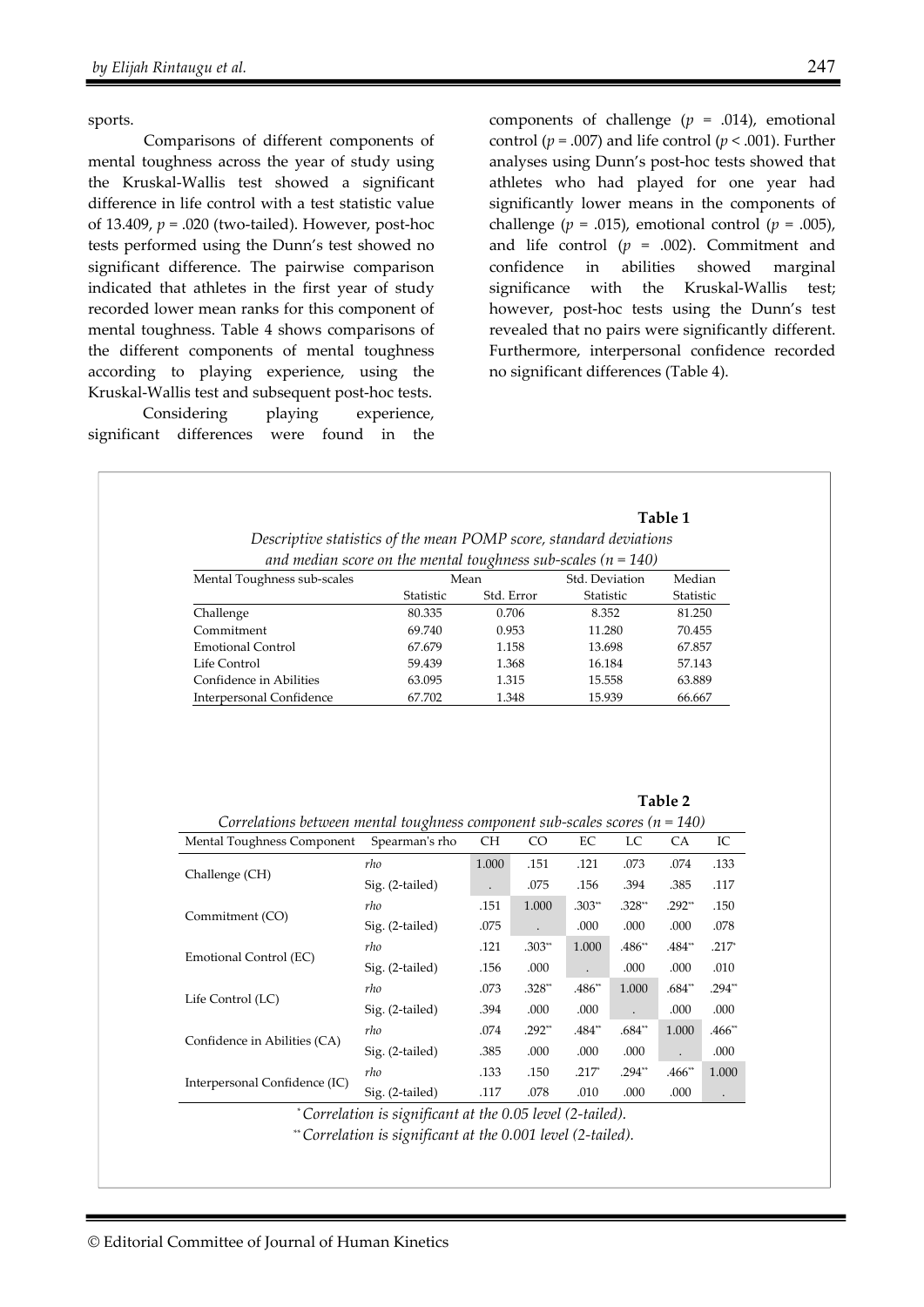| sub-scales scores using the Mann Whitney U test ( $n = 140$ ) |        |    |           |    |                       |            |  |  |
|---------------------------------------------------------------|--------|----|-----------|----|-----------------------|------------|--|--|
| Mental Toughness                                              |        |    | Mean Rank |    | <b>Test Statistic</b> | Sig.       |  |  |
| sub-scales                                                    | Soccer | N  | Handball  | N  |                       | (2-tailed) |  |  |
| Challenge                                                     | 76.36  | 83 | 61.97     | 57 | 2,851.500             | $.038*$    |  |  |
| Commitment                                                    | 68.08  | 83 | 74.02     | 57 | 2,165.000             | .394       |  |  |
| Emotional Control                                             | 63.95  | 83 | 80.04     | 57 | 1.821.500             | $.021*$    |  |  |
| Life Control                                                  | 60.42  | 83 | 85.18     | 57 | 1,528.500             | $.000***$  |  |  |
| Confidence in<br>Abilities                                    | 63.14  | 83 | 81.22     | 57 | 1,754.500             | $.009**$   |  |  |
| Interpersonal<br>Confidence                                   | 72.26  | 83 | 67.94     | 57 | 2,511.500             | .622       |  |  |

*Comparisons between soccer and handball players' mental toughness component* 

*\* Significant at p < .05 (2-tailed). \*\*Significant at p < .01 (2-tailed). \*\*\*Significant at p < .001 (2-tailed).* 

#### **Table 4**

**Table 3** 

| Comparisons of athletes' mental toughness component subscales' scores across                |  |
|---------------------------------------------------------------------------------------------|--|
| playing experience using the Kruskal-Wallis test and the Dunn's post-hoc test ( $n = 140$ ) |  |

| Mental Toughness            |                     | Kruskal-Wallis test | Dunn's test/post-hoc pairwise comparisons |           |         |          |  |  |
|-----------------------------|---------------------|---------------------|-------------------------------------------|-----------|---------|----------|--|--|
| subscales                   | Sig.<br><b>Test</b> |                     | Sig. Pairs                                | Std. Test | Sig.    | Adj.Sig. |  |  |
|                             | statistic           | (two-               |                                           | Statistic | (two-   | (two-    |  |  |
|                             |                     | tailed)             |                                           |           | tailed) | tailed)  |  |  |
| Challenge                   | 12.509              | .014                | $1^* - 2$                                 | $-2.690$  | .002    | .015     |  |  |
| Commitment                  | 11.063              | .026a               | none                                      |           |         | ۰        |  |  |
| Emotional Control           | 14.181              | .007                | $1^{**} - 2$                              | $-3.460$  | .001    | .005     |  |  |
| Life Control                | 20.108              | .000                | $1^{**} - 2$                              | $-3.767$  | .000    | .002     |  |  |
|                             |                     |                     | $1*** - 3$                                | $-4.138$  | .000    | .000     |  |  |
| Confidence in Abilities     | 11.556              | .021a               | none                                      |           |         |          |  |  |
| Interpersonal<br>Confidence | 3.868               | .424 <sup>b</sup>   | none                                      | -         |         | ۰        |  |  |

*\* Significantly lower at p < .05. \*\* Significantly lower at p < .01. \*\*\* Significantly lower at p < .001. a The Kruskal-Wallis test showed marginal significance, but post-hoc tests using the Dunn's test showed that no pairs were significantly different. b No significant differences were recorded with the Kruskal-Wallis test.* 

#### **Discussion**

The purpose of this study was to determine whether mental toughness of university athletes in selected sports was mediated by age, year of study, the type of sport, and playing experience. In the global scale of mental toughness, athletes scored high on the components of challenge, commitment, confidence in abilities, and emotional control,

while the components of interpersonal confidence and life control had the lowest scores, in decreasing order.

Findings of this study indicate that athletes' mental toughness scores did not differ based on their age. These results partially agree with the findings of Crust and Keegan (2010) that the global scores on mental toughness were not associated with age and that only selected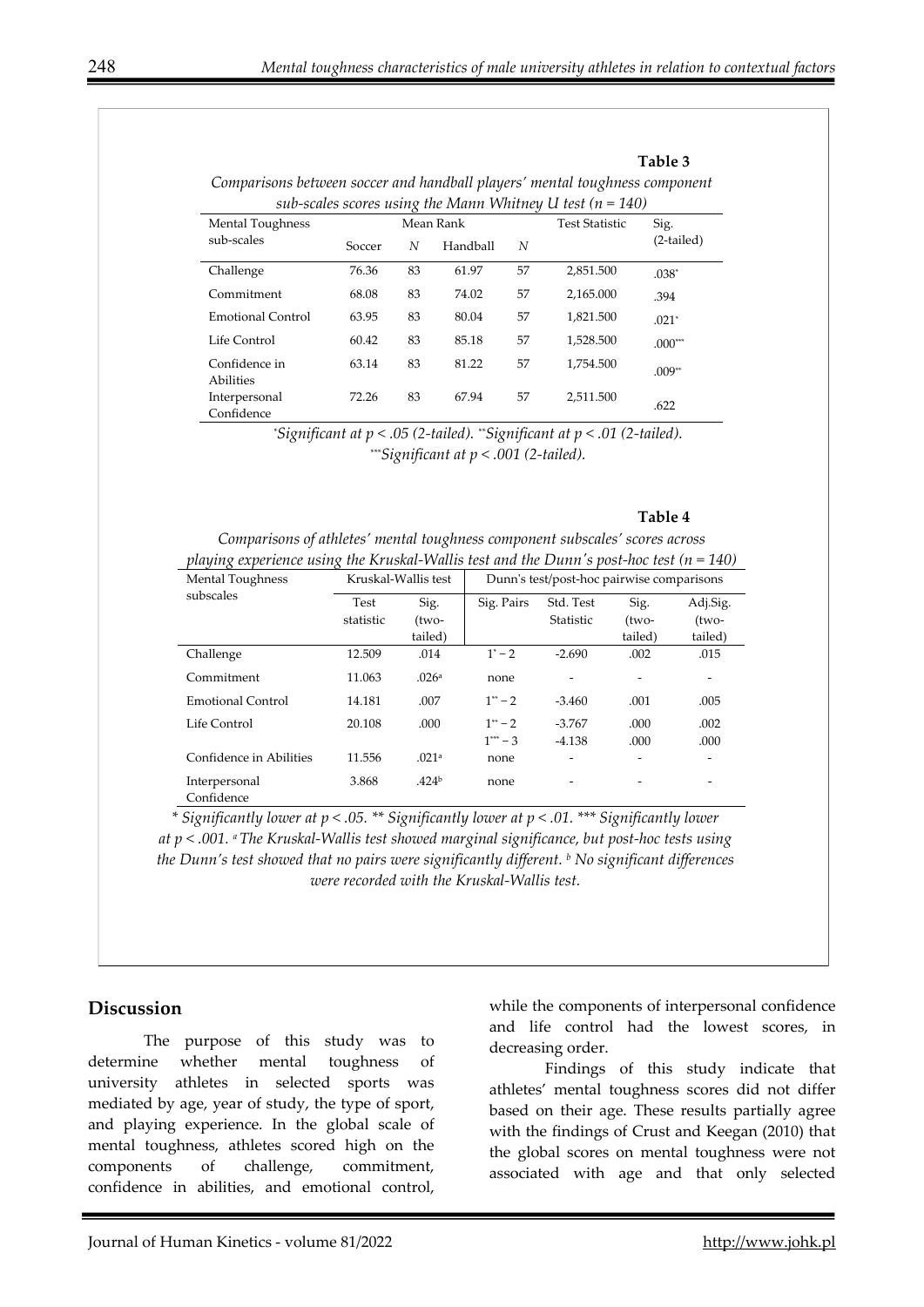components were correlated with age. On the other hand, other studies have indicated greater levels of mental toughness with increasing age (Gould et al., 2002; Marchant et al., 2009; Nicholls et al., 2009). Cowden and Meyer-Weitz (2016) also reported significant differences regarding mental toughness among tennis players in South Africa based on the age and playing experience. The narrow chronological age gaps in the majority of the current study population may explain the lack of significant differences with regard to mental toughness and age.

 Nonetheless, most of the components significantly differed with regard to playing experience. Shorter playing experience was associated with lower scores in the components of challenge, emotional control, and life control. The fact that most of the components showed significant differences with playing experience and no significant difference with age or the year of study suggests that relevant experience is important in the development of mental toughness in addition to chronological age. Thus, this adds credence to the results of other studies such as Cowden and Meyer-Weitz (2016) who reported significant differences in mental toughness among tennis players in South Africa based on the age and playing experience. Connaughton et al. (2010) contended that mental toughness developed over time through a series of early, middle, later, and maintenance years. This is in line with the proposed explanation that mental toughness can be enhanced in the socialization process through the influence of significant others. Therefore, it can be postulated that mental toughness is influenced by a combination of biological and environmental factors in which the athletes function.

Another finding of the current study is that athletes differed significantly on most of the subscales of mental toughness in favour of those with longer playing experience This finding is supported by previous studies which have shown that mental toughness increases with sports experience (Gould et al., 2002; Nicholls et al., 2009). Furthermore, Asamoah (2013) indicated that mental factors differentiated between athletes of particular competitive levels and that competitive experience was a crucial factor in the development and stabilization of mental skills of South African soccer players. A similar argument

has been advanced by other studies which pointed out that elite athletes had higher levels of mental toughness, as mental toughness was enhanced through increased competitive environments where athletes had to constantly maintain sporting excellence (Bull et al., 2005; Thelwell et al., 2010).

Conventional wisdom alludes to the fact that mental toughness varies among athletes in different sports. This study compared mental toughness scores of athletes in handball and soccer, expecting variations. It was found that handball players had higher scores on most of the components of mental toughness except for the components of challenge and interpersonal confidence. Handball players had significantly higher mean ranks than soccer athletes in the components of emotional control, life control, and confidence in abilities. Within the context of mental toughness, control refers to the aspect of perceived high control over outcomes performance, while confidence in abilities refers to the aspect of self-belief in executing difficult tasks or performing successfully under pressure (Clough et al., 2015). Thus, it was concluded that handball athletes had a higher level of mental toughness than soccer players in the study population. This raises the question as to why handball players achieved higher scores than soccer players in mental toughness. Cowden and Meyer-Weitz (2016) observed that the development of mental toughness in sport was dependent on the type of sport which athletes practiced. This could be attributed to the fact that different sports require excellence with respect to unique components of mental toughness. For example, handball athletes may require more control than soccer players based on the spacing between athletes. The sport is played in a smaller area and has a higher pace than soccer. Whether the difference in mental toughness is the result of the internal nature of the sport and/or the external socio-environmental circumstances that the particular sport is conducted in is subject to future studies. The findings of the current study may point to the need for athletes in one sport to explore different types of training and/or practice to increase competitive ability from experiences of another sport in order to enhance their mental toughness. This could be executed in the form of cross-training sessions designed with some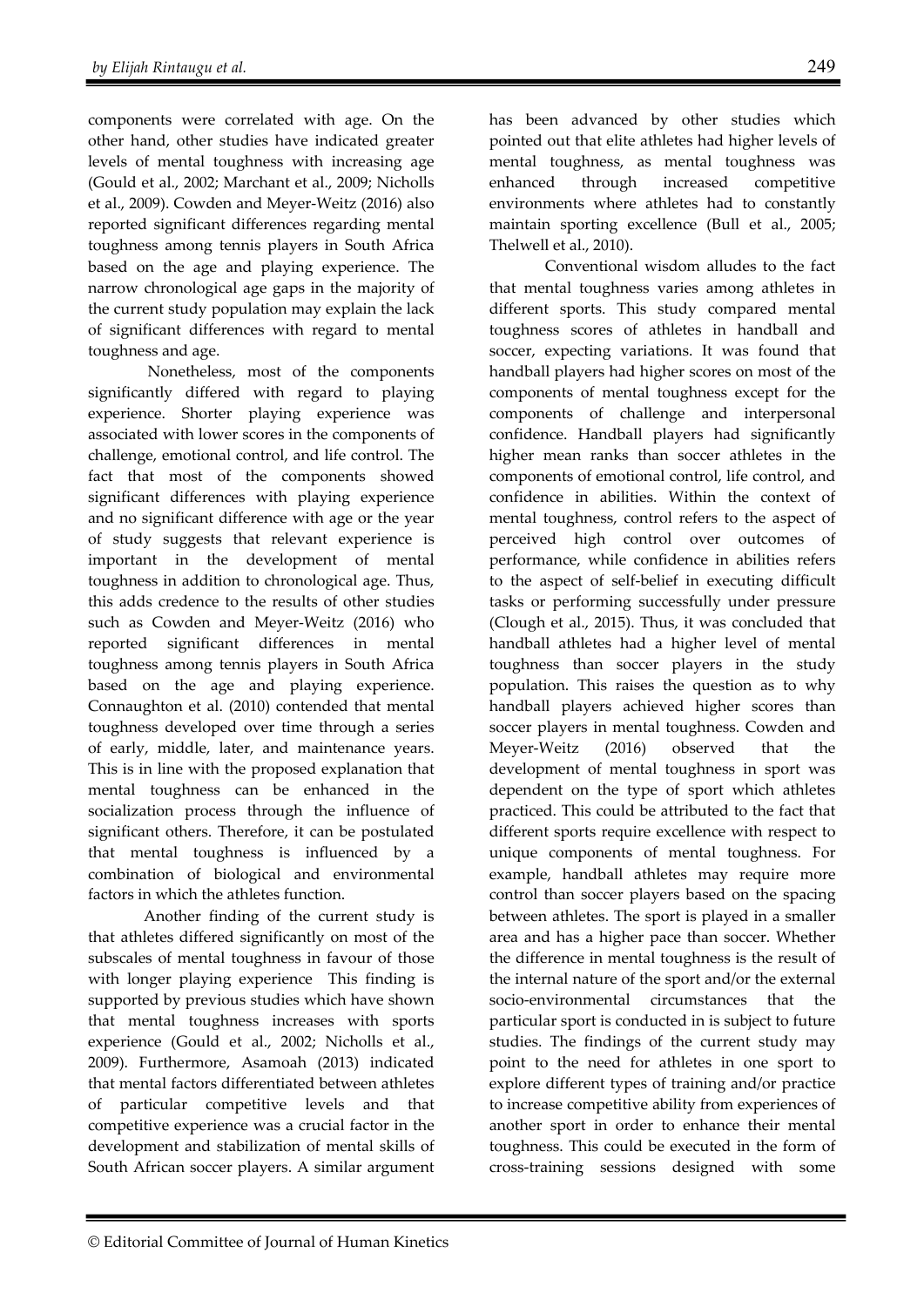mental training as one of the goals.

### **Conclusions**

The current study concludes that mental toughness and the level of its components differ with different sports and relevant sporting experience. Coaches and psychologists need to consider the individual biographical and sport involvement characteristics of athletes in their efforts towards enhancing athletes' levels of mental toughness. Different components of mental toughness can be improved among university student-athletes through exposure to more competitive experiences coupled with relevant and elaborate mental training sessions. Higher-level competitions such as club and

national competitions as well as cross-training should be explored as opportunities to enhance athletes' mental skills, including mental toughness. Further research should explore how the combination of specific contextual factors influences training environments and outcomes as well as how stakeholders can leverage on the relationships between playing experience and mental toughness, as well as between the type of sport and mental toughness to augment athletes' mental toughness in different sports. Future studies also need to compare mental toughness of athletes in individual and team sports, as well as between players of different playing positions within team sports.

## **Acknowledgments**

The authors acknowledge with gratitude the respondents who volunteered to participate in the study and the cooperation of their team managers.

### **References**

- Asamoah, B. D. (2013). *The role of mental toughness, psychological skills and team cohesion in soccer performance.* https://scholar.sun.ac.za/bitstream/handle/10019.1/85729/asamoah\_role\_2013.pdf?isAllowed=y&sequ ence=2
- Bull, S. J., Shambrook, C. J., James, W., & Brooks, J. E. (2005). Towards an understanding of mental toughness in elite English cricketers. *Journal of Applied Sport Psychology, 17*(3), 209 - 227. https://doi.org/10.1080/10413200591010085
- Carney, D. R., Cuddy, A. J., & Yap, A. J. (2010). Power posing: brief nonverbal displays affect neuroendocrine levels and risk tolerance. *Psychological Science, 21*(10), 1363–1368. https://doi.org/10.1177/0956797610383437
- Clough, P. J., Earle, K., & Sewell, D. (2002). Mental toughness: The concept and its measurement. In I. Cockerill (Ed.), *Solutions in Sport Psychology* (pp. 32–43). Thomson.
- Clough, P., Perry, J., Crust, L., Strycharczyk, D., & Rowlands, C. (2015). *The MTQ48 Technical Manual.* AQR International.
- Cohen, P., Cohen, J., Aiken, L. S., & West, S.G. (1999). The problem of units and the circumstance for POMP. *Multivariate Behavioral Research, 34*(3), 315–346. https://doi.org/10.1207/s15327906mbr3403\_2
- Connaughton, D., & Hanton, S. (2009). Mental toughness in sport: Conceptual and practical issues. In S.D. Mellalieu, & S. Hanton (Eds.), *Advances in Applied Sport Psychology: A Review* (pp. 317–346). Routledge.
- Connaughton, D., Hanton, S., & Jones, G. (2010). The development and maintenance of mental toughness in the world's best performers. *Sport Psychologist, 24*(2), 168–193. https://doi.org/10.1123/tsp.24.2.168
- Cowden, R. G., & Meyer-Weitz, A. (2016). Mental toughness in South African competitive Tennis: Biographical and sport participation differences. *Journal of Sport and Exercise Psychology, 14*(2), 152– 167. https://doi.org/10.1080/1612197X.2015.1121509
- Crust, L., & Azadi, K. (2010). Mental toughness and athletes' use of psychological strategies. *European Journal of Sport Science, 10*(1), 43–51. https://doi.org/10.1080/17461390903049972
- Crust, L., & Clough, P. J. (2005). Relationship between mental toughness and physical endurance. *Perceptual and Motor Skills*, *100*(1), 192–194. https://doi.org/10.2466/pms.100.1.192-194
- Crust, L., & Keegan, R. (2010). Mental toughness and attitudes to risk-taking. *Personality and Individual Differences, 49*(3), 164–168. https://doi.org/10.1016/j.paid.2010.03.026
- Crust, L., & Swann, C.F. (2013). The relationship between mental toughness and dispositional flow. *European*